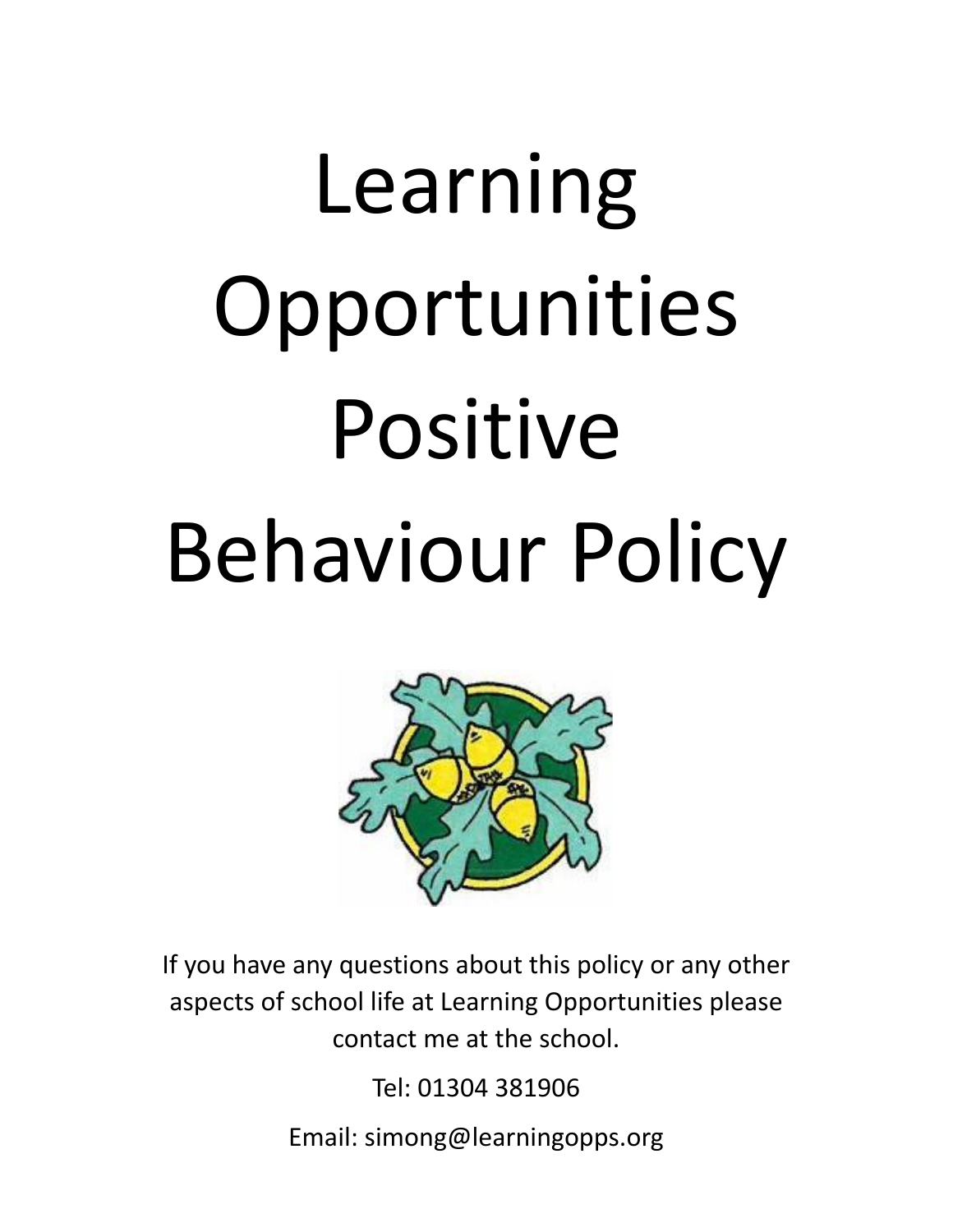## **CONTENTS**

| Key Beliefs                         | $\overline{4}$ |
|-------------------------------------|----------------|
| Key Beliefs Explained               | 4              |
| Roles and Responsibilities          | 9              |
| <b>Bullying</b>                     | 12             |
| Racist Language/Incidents           | 11             |
| Worrying/Unusual Behaviour          | 11             |
| Physical Intervention               | 12             |
| <b>Restricting Liberties</b>        | 13             |
| The 'Telling' School                | 13             |
| Corporal Punishment                 | 13             |
| Touching                            | 13             |
| Holding                             | 13             |
| Monitoring                          | 13             |
| Continuing Professional Development | 13             |

The Behaviour Management Policy has been written and approved by a team with a range of experience, and will be reviewed annually.

| Date Created:         | <b>July 1995</b> |
|-----------------------|------------------|
| Previous Review Date: | January 2022     |
| Next Review Date:     | January 2023     |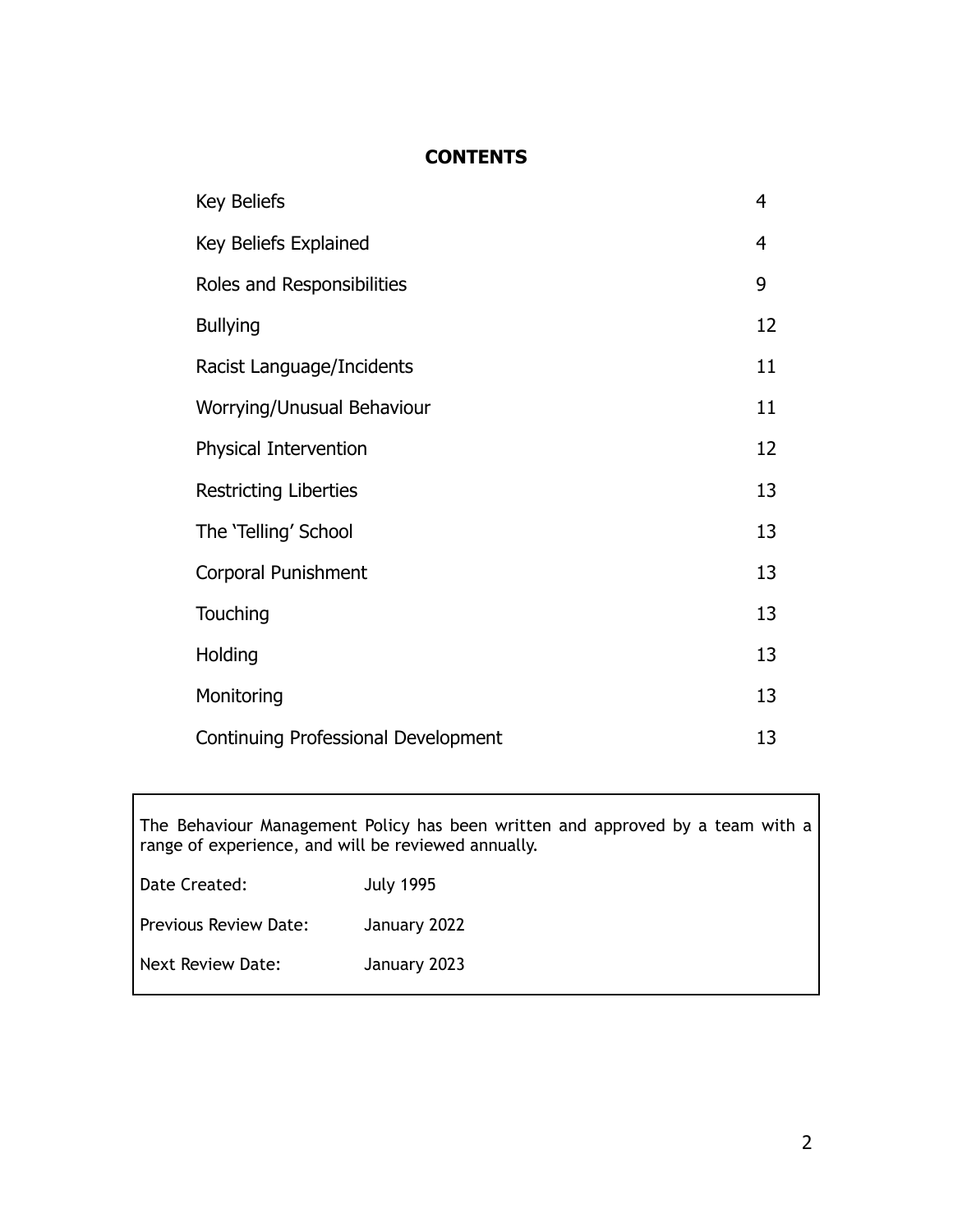## **LEARNING OPPORTUNITIES POSITIVE BEHAVIOUR POLICY**

#### **LEGAL FRAMEWORK**

"Students have the right to be protected from all forms of violence. They must be kept safe from harm. They must be given proper care by those looking after them."

#### **[Article 19, UN Convention on the Rights of the Child]**

Under no circumstances will corporal punishment, i.e. any intentional application of force used as a punishment, be used within Learning Opportunities.

No student will have any unreasonable restriction placed upon them with regard to communicating by telephone with their social worker / parent / carer if applicable.

If after conducting a risk assessment, there is a safety issue concerning a student leaving the school premises, they will be prevented from doing so, in accordance with LOC Positive Handling Policy.

#### **Students have <sup>a</sup> right not to be punished cruelly or in <sup>a</sup> way that would belittle them...**

#### **[Article 37, UN Convention on the Rights of the Child]**

#### **Legislative Links & Guidance**

Education Act 1996 School Standards and Framework Act 1998 Education Act 2002 Education and Inspections Act 2006 School Information (England) Regulations 2008 Equality Act 2010 The Education (Independent School Standards) (Amended) (England) Regulations 2014 Education Act 2011 DfES Guidance on Use of Reasonable Force (July 2013) DfE Advice to Headteachers and School Staff; Behaviour & Discipline in Schools (2016)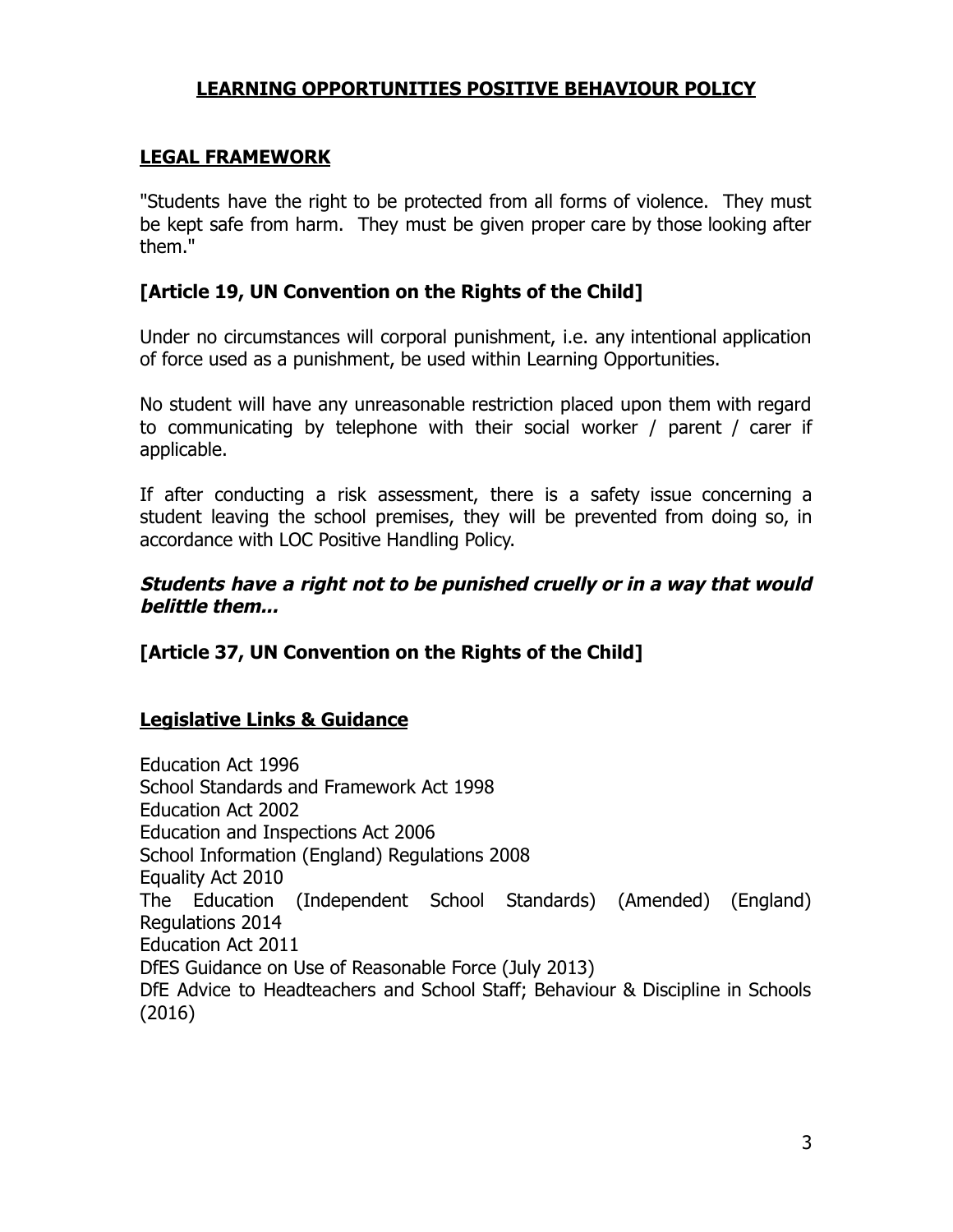## 1. **KEY BELIEFS**

At Learning Opportunities we believe that:

- students want to behave well
- students can learn to improve their behaviour
- mistakes are part of the learning process
- all staff can learn strategies to support students to improve their behaviour

Staff can support our students by:

- the quality of our relationships with each other and them
- $\bullet$  the quality of our teaching
- the scaffolding we put in place

The scaffolding consists of:

- rights and responsibilities
- rules
- routines
- language of choice
- rewards and consequences
- praise and recognition
- reparation

## **2. KEY BELIEFS EXPLAINED**

## **At Learning Opportunities, we believe that:**

**students want to behave well.** We believe that our students are happy when they behave well and when that behaviour is recognised by staff and their peers.

**students can learn to improve their behaviou**r. Our students often find learning difficult. Learning new behaviour is a task, just like learning to talk or write.

**mistakes are part of the learning process.** We understand poor behaviour as a mistake which can be rectified. We don't make a judgement about it – instead we support our students to get it right. Practice improves performance.

**all staff can learn strategies to support students to improve their behaviour.** Most staff have evolved ways of dealing with students' behaviour based often on their experience of being parented or parenting. Developing an understanding of why students behave as they do,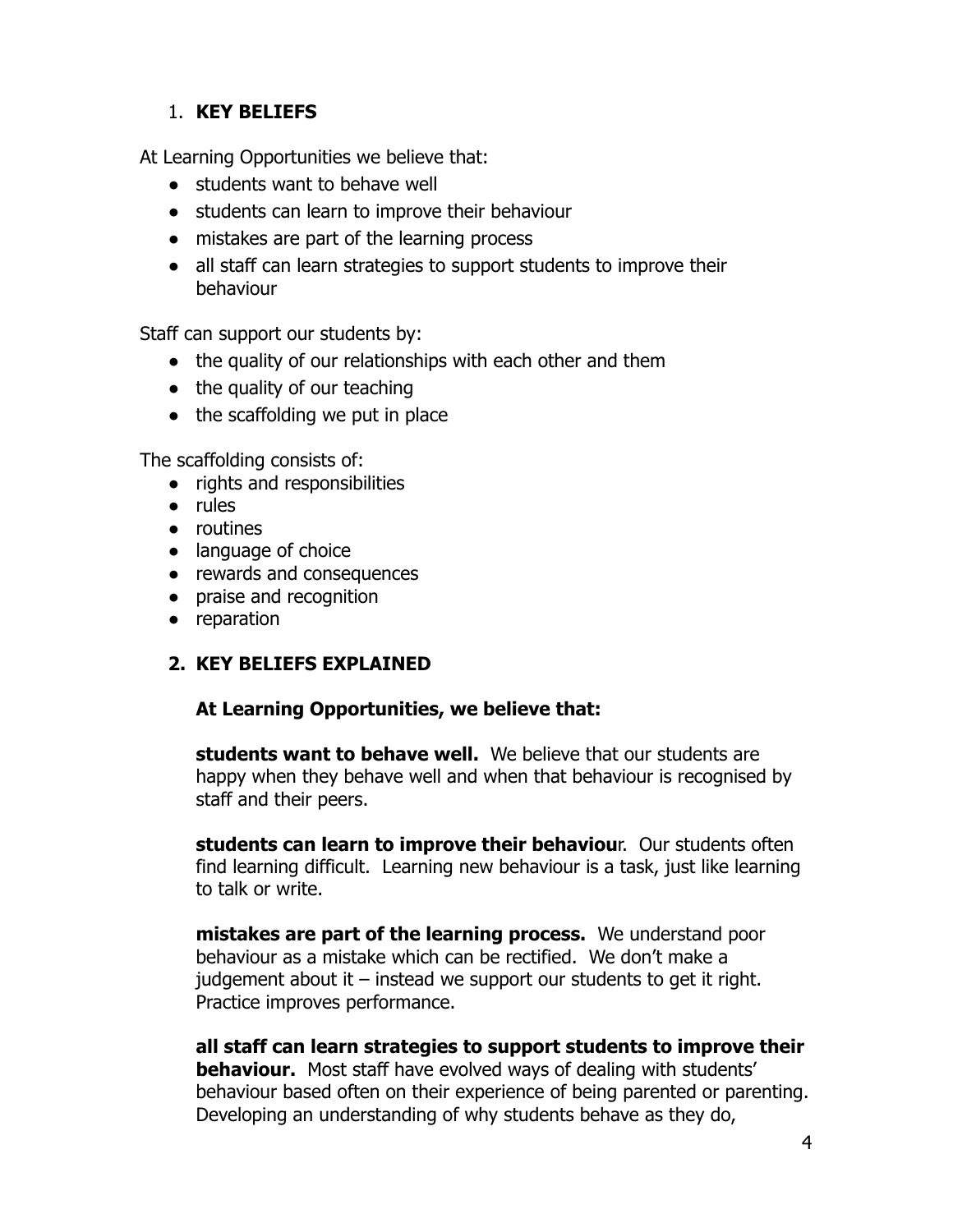maintaining a positive attitude to the child or young person and his/her behaviour, and effective strategies for managing that behaviour is a core requirement of the job. It requires a real commitment to ongoing professional development. As for the child, constant practice improves performance.

## **Staff can support our students by:**

## **The quality of our relationships with each other and them**

- a) **our relationships with each other** we provide good models of behaviour at all times for our students, many of whom may have less helpful relationship models in life outside of school.
- b) **the quality of our relationships with our students**. These relationships are crucial. Each member of staff is a significant person to our students. To foster successful, enabling relationships we need to:
	- $\bullet$  actively build trust and rapport they have to be earned; they're not given
	- demonstrate belief in the student that s/he **can** succeed. Let the student know this
	- $\bullet$  treat the student with dignity and respect at all times e.g. by saying 'thank you'; by listening carefully
	- listen respectfully to the student, and make a judgement about how/when to respond
	- $\bullet$  enjoy his/her company have fun together, where and when appropriate
	- hear the message behind the word/behaviour; ask yourself **why** the student is behaving in this way – there will always be a reason; the behaviour is a symptom and a communication
	- $\bullet$  keep your word do whatever you say you will do
	- $\bullet$  look for the good in the student identify it with the child and build on it.
	- apologise if you make a mistake  $-$  you are modelling this for the student and you will earn respect
	- name and manage your own emotional reactions to students' behaviour i.e. demonstrate emotionally intelligent behaviour at all times
	- let go of your memory / feelings of a student's previous bad behaviour – it is unhelpful history. Focus instead on getting it right in the future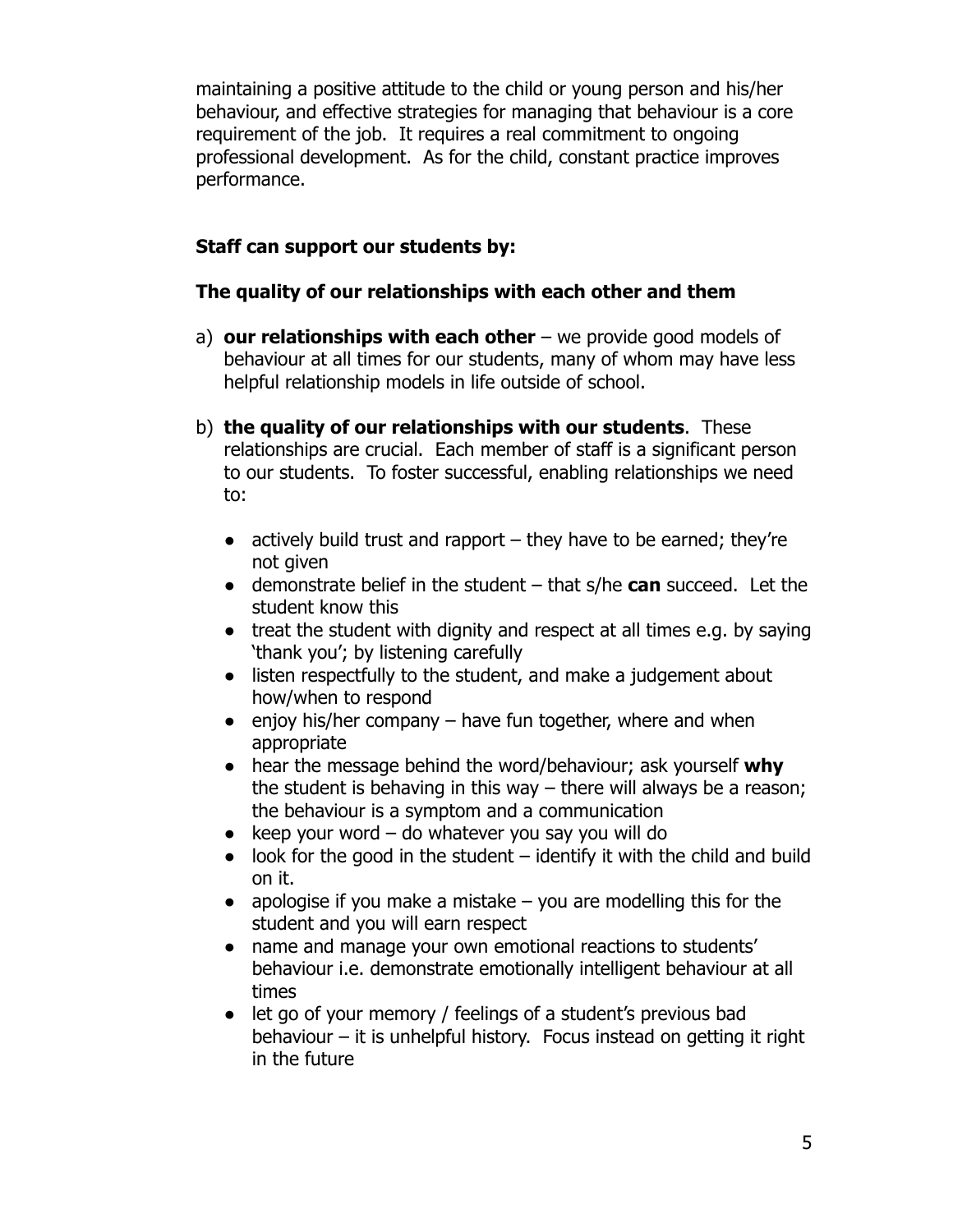● quietly but firmly hold appropriate boundaries for the students. Never let students do whatever they want when this would infringe the rights or comfort of others.

## **The quality of the teaching we provide**

If we are able to meet each child at his / her point of learning, in most cases poor behaviour is likely to decrease and hopefully disappear. To do this we need to:

- accurately assess the students' learning e.g. learning ability, learning style and level of achievement, in order to move them on
- plan to meet the students' range of needs e.g. equipment, seating, groupings, use of TA's
- know what the students **believe** they can do i.e. self esteem, self image and adjust expectations accordingly
- know what motivates each student and use it to help him / her achieve
- carefully plan lessons to ensure that we meet each student at his / her point of learning i.e. the work should be not too easy, nor too hard and we should plan for success
- include the students in the target setting and evaluation process, using appropriate language (self-assessment)
- give the students feedback on progress in a supportive way, focusing particularly on their achievements and what they need to do to make further progress
- praise the students for their specific achievements and their efforts to achieve i.e. descriptive praise for effort and improvement
- actively teach the students positive learning behaviours, so that they know what to do to ensure successful lessons e.g. enter the room quietly, listen to the staff, think before you answer.
- Actively promote that it is OK to make mistakes and that they are a valuable part of learning.

**The scaffolding we put in place** – by this we mean all the things we do (see below) to support our students to manage their own behaviour successfully

# **The scaffolding**

# **Rights:**

All our students have a right to:

- learn, and to make demonstrable progress
- feel physically and emotionally safe at all times
- be treated with respect and dignity at all times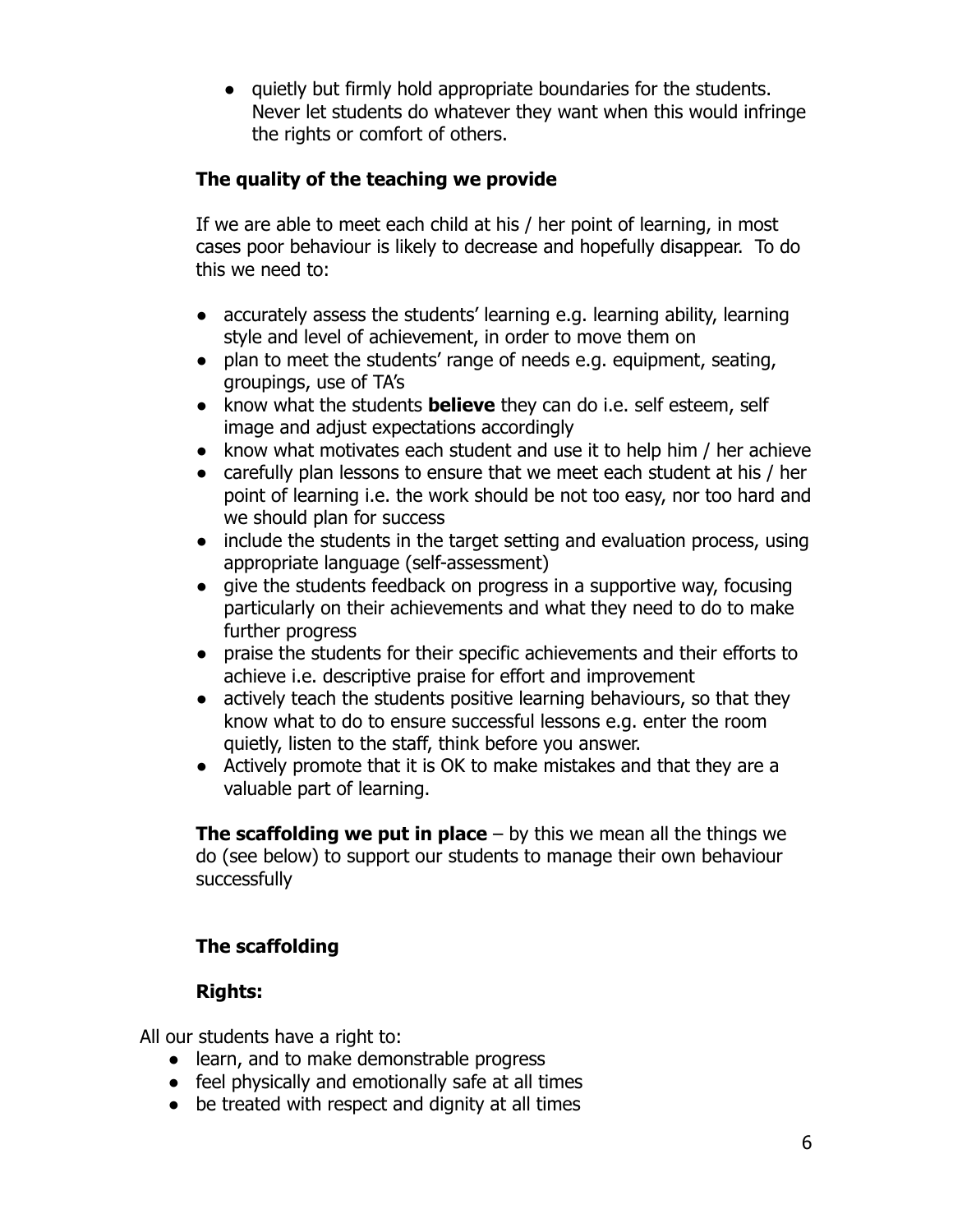● express their feelings in an appropriate way ( emotional intelligence)

All our staff have a right to:

- teach without undue disruption
- learn how to improve their practice
- feel physically and emotionally safe at all times
- be treated with dignity and respect at all times
- express their feelings in an appropriate way (emotional intelligence)

#### **Responsibilities:**

- are linked to rights, and this should be made explicit to our students
- all people at Learning Opportunities are responsible for their own behaviour. Nobody makes us behave badly. We choose how to respond
- $\bullet$  we can only change our own behaviour not that of others. We can't make people do what they don't want to do
- we own our own feelings others don't make us feel bad, angry etc

**Rules** support positive behaviour. They should be:

- few in number
- agreed with students
- written in a language the students can understand stated in the positive
- regularly referred to by all staff with students
- regularly reviewed with the students during School Council
- displayed prominently in appropriate areas
- $\bullet$  appropriate to the activity / place / age range

**Routines** support our students by fixing desired behaviours in their minds. They must be explicitly taught – don't assume they know them. For many students we will need to teach routines for many or **all** activities.

The more consistency there is over routines, the easier it is for our students to learn them.

## **The language of choice**

This is part of helping our students to take responsibility for their behaviour. We actively encourage them to choose the right thing to do, by explaining the consequences of their choices, both good and bad.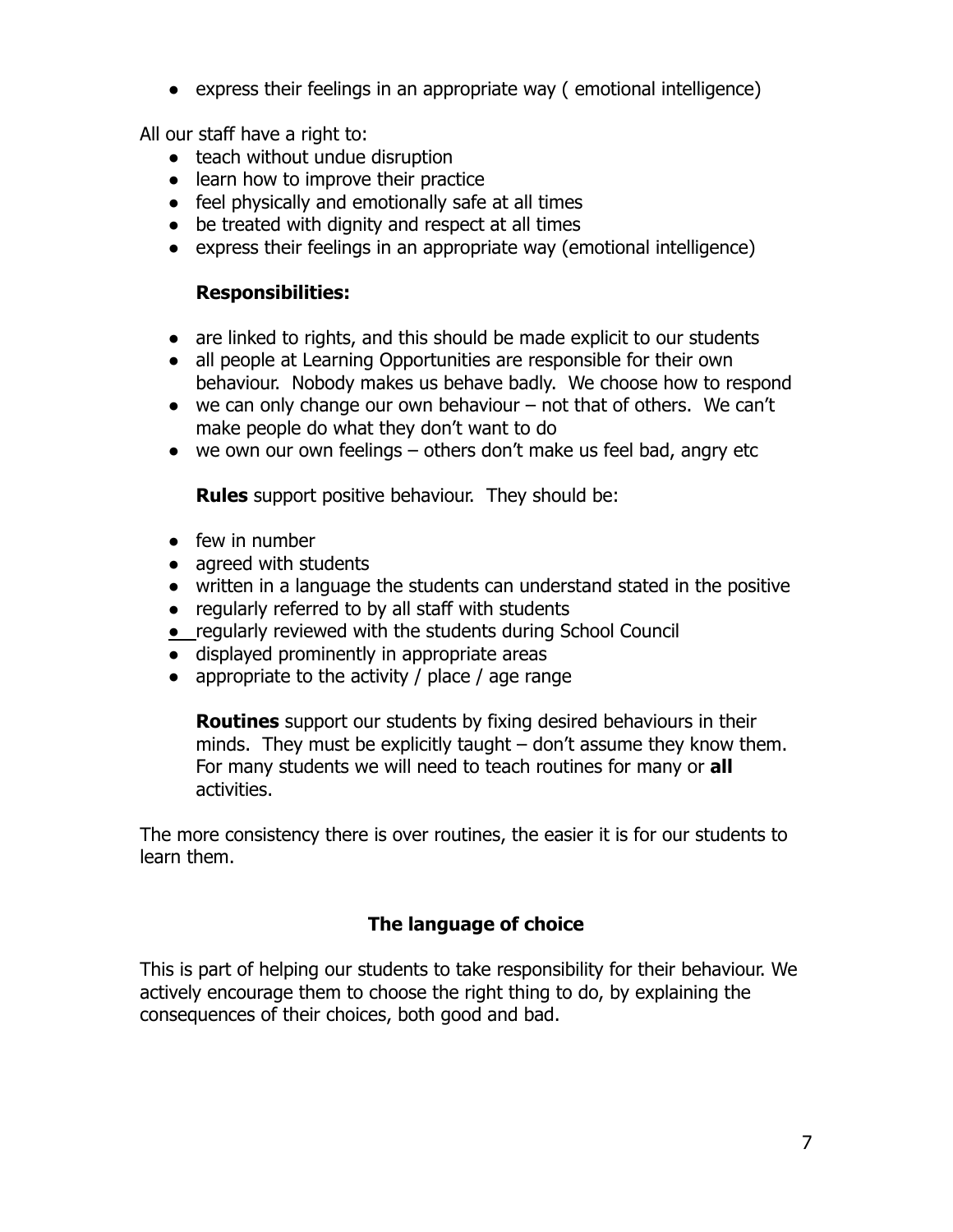We use specific descriptive praise when we see them making a good choice  $-$  we can never do too much of this.

We link consequences to the choices they make, to help them make the best choice.

This language:

- increases students' sense of responsibility
- regards mistakes as part of learning
- removes the struggle for power
- is positive
- overtly links responsibility, choice and consequence
- helps them to take responsibility
- helps them to manage their own behaviour
- increases their independence

#### **Rewards and Consequences**

#### **Rewards**

There can never be too many of these. They are part of the 'language' in this school. They include:

- smiles social rewards
- descriptive praise
- stickers, certificates and Golden Moments
- letters / postcards home to parents
- learning, progress and success celebrated in our weekly Wonderwall assembly

They are linked to positive choices and achievements. They focus on the specific behaviours we wish to improve. The hope is that as students' progress through the school the motivation becomes increasingly intrinsic and material rewards are not required.

## **Consequences**

- 1. We do not believe in sanctions or punishment
- 2. It is important for our students to clearly link a specific behaviour with its consequence.
- 3. The consequence needs to be a natural consequence, which makes sense to a child.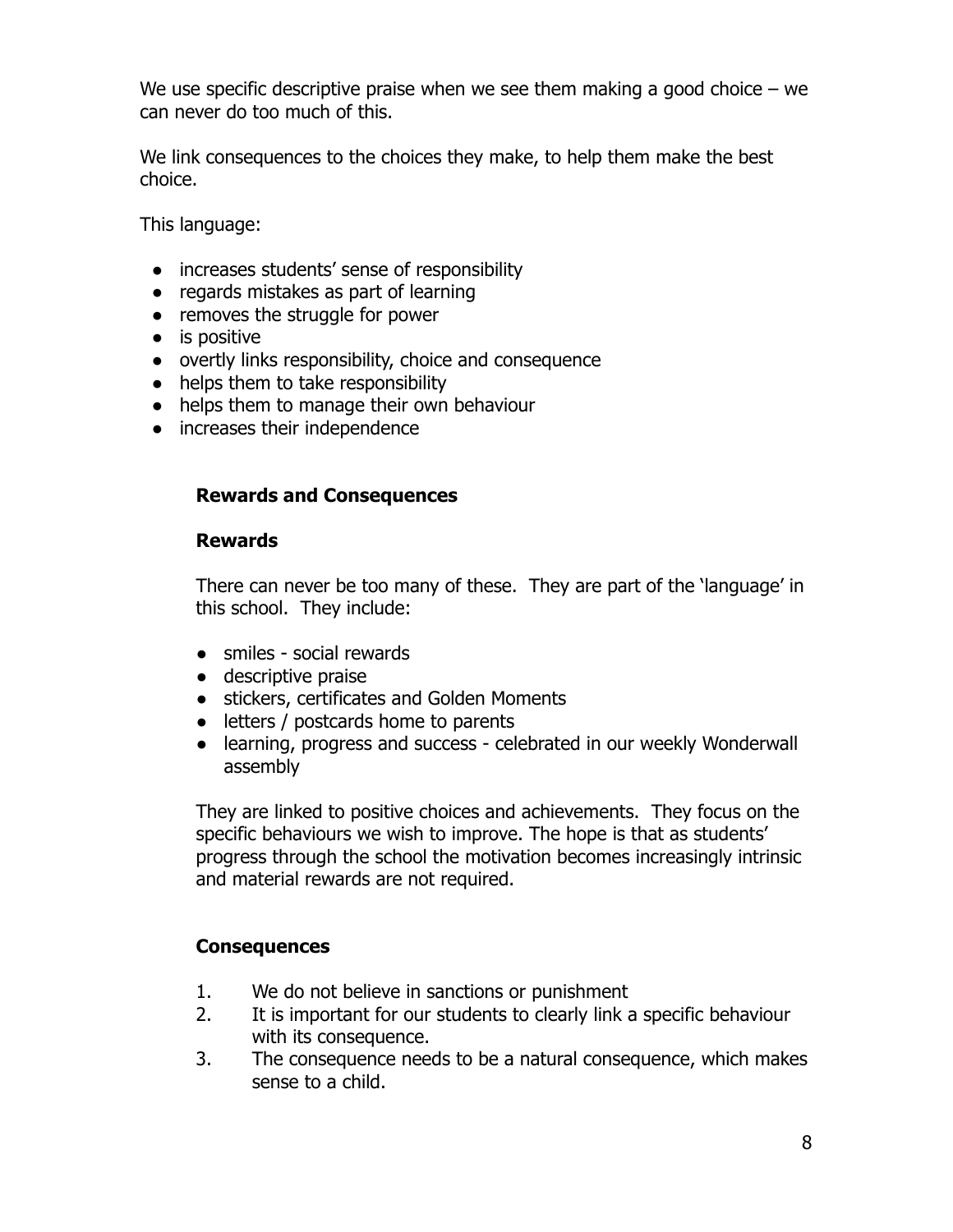**Reparation** means repairing relationships, or 'making good' in some way

We believe that students should always be given the opportunity to repair, and that they want to do this. We do not believe in the concept of punishment, because it focuses the student's mind on the punishment, rather than what s/he did. This frequently leads to students feeling angry about the punishment, rather than thinking about the effect of their behaviour on others.

We support students to take responsibility for what they have done and to repair it with the other person(s) involved/affected.

## **Descriptive Praise**

If we tell people what it is exactly that we like about what they are doing, we are reinforcing the behaviours we want to promote e.g. I liked the way you waited quietly'; 'I noticed how kindly you supported S. Thank you'; 'Thank you for returning to class so promptly' , etc.

We are also giving them positive feedback and personal recognition. This raises their self esteem and leads to improved behaviour. We promote the use of descriptive praise at Learning Opportunities.

# **ROLES AND RESPONSIBILITIES**

## **General**

At Learning Opportunities we all have a responsibility to:

- read this policy
- understand it
- ensure that our practice is in line with it
- be proactive in implementing it
- continually seek to further improve our behaviour management skills
- speak to SLT with any ideas or suggestions in relation to this policy.

## **Specific**

#### **Subject teachers**

● quality of teaching and learning in the classroom – ensuring appropriate differentiation (100% good/outstanding lessons)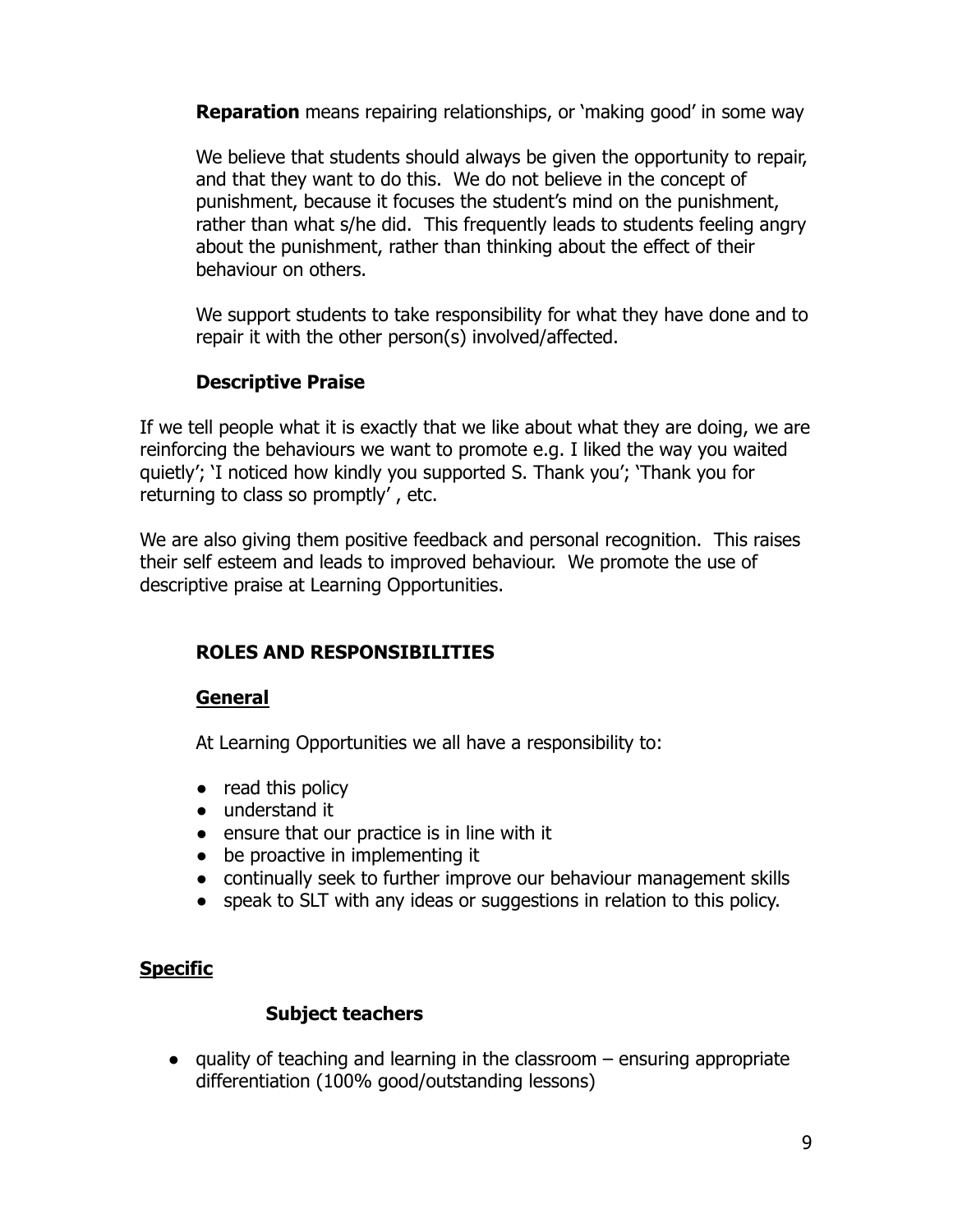- $\bullet$  classroom climate ensure that students feel emotionally and physically safe; clear routines, clear expectations; feel that staff are in control.
- best-planned use of teaching assistants and resources, to support learning and behaviour
- ensure everyone has read and understood behaviour strategies and relevant student information
- liaise with the class / department teams over incidents/successes
- follow through with students until incidents are resolved
- monitor behaviour in lessons and adapt approaches to ensure success for the students
- participate in Risk Assessments and other appropriate plans
- keep succinct, detailed records of incidents or improvements, to monitor progress and to establish patterns (the daily log)
- review strategies regularly and request adaptations if not working
- Keep HT informed as necessary
- develop positive relationships with all families to support student behaviour both in school and at home
- attend and engage in relevant CPD opportunities

## **Teaching assistants (TA's) and other support staff**

- to support the teacher, with teaching and behaviour management at all times
- to support the students with their learning and their self-management of behaviour at all times, under the direction of the teacher
- to support the development and maintenance of a positive classroom climate
- to ensure that students manage their behaviour positively during school trips and when offsite
- to complete incident/accident reports as required and as shown in guidelines.
- attend and engage in relevant CPD opportunities

# **3.2.3 Senior Leaders**

- to support teachers and teaching assistants to manage behaviour effectively through continuing professional development – not by doing it for staff
- to support students with understanding the school's approach to behaviour management
- to support parents with understanding the school's approach to behaviour management, and with behaviour management strategies
- to regularly review policy and practice
- attend and engage in relevant CPD opportunities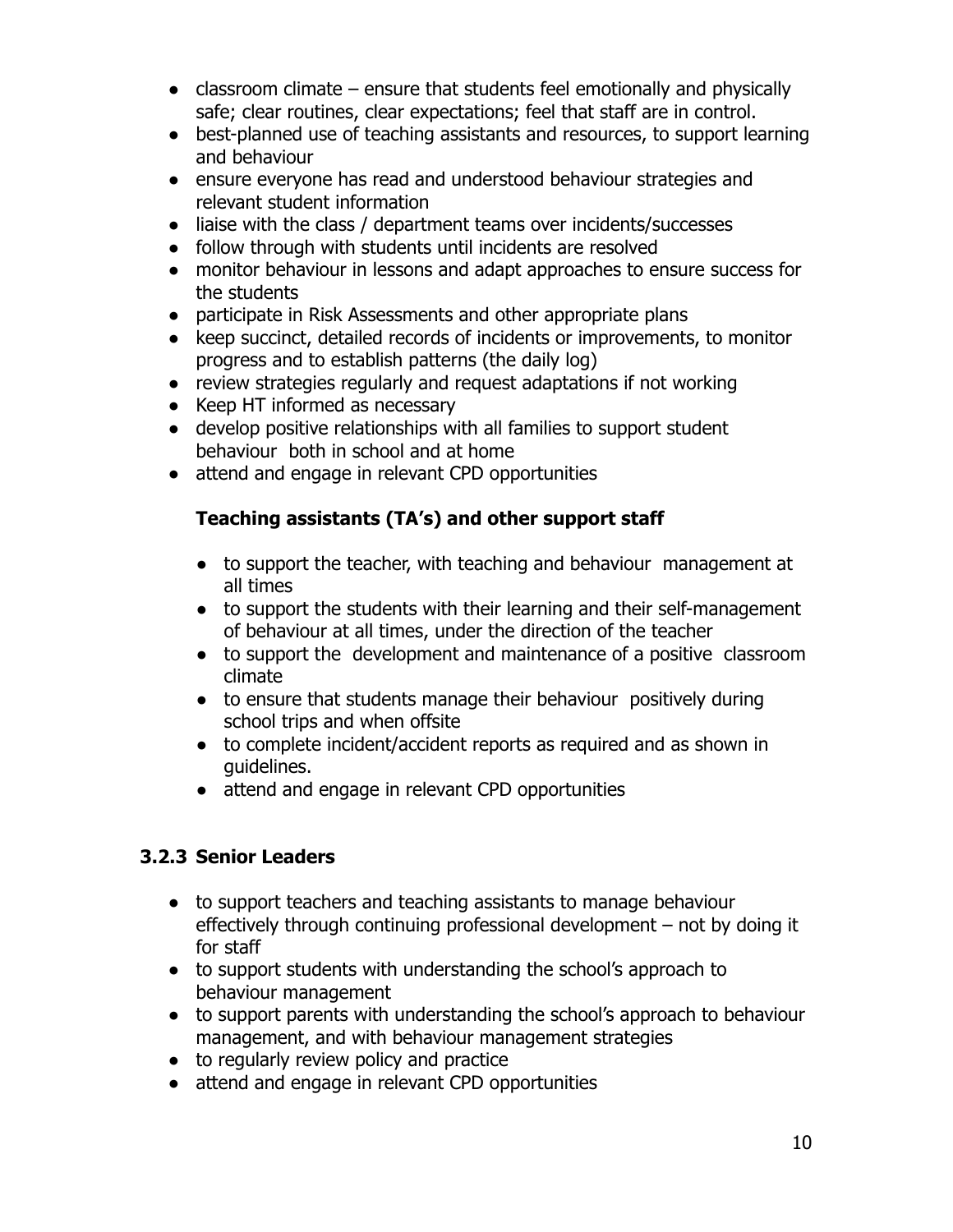**Students –** as individuals, members of teams, members of the school community

- to understand the school's approach to behaviour management as far as possible
- to improve their own behaviour, in line with our policy, so that they develop emotionally intelligent behaviour .
- to support their peers to improve their behaviour, in line with our policy

## **Parents**

- to support the school's approach of positive behaviour management, in line with this policy
- to support their child in learning to manage his/her own behaviour
- to take opportunities provided by the school to further develop their own understanding and implementation of effective behaviour management.

## **Proprietor**

- to approve the school's policy
- to support the school with its implementation

## **Additional Support**

The majority of students at Learning Opportunities respond positively when staff work within standard guidelines. However, a small percentage of our students need additional support to improve their own management of their behaviour.

We do this by:

- working in line with this Policy
- putting in more scaffolding, tailored to the specific needs of each student.

This might include:

- changing the class group / input from the TA / varying the classroom management
- providing a bespoke timetable
- making the routines/strategies more detailed
- providing specific interventions eg. Thrive/Talkabout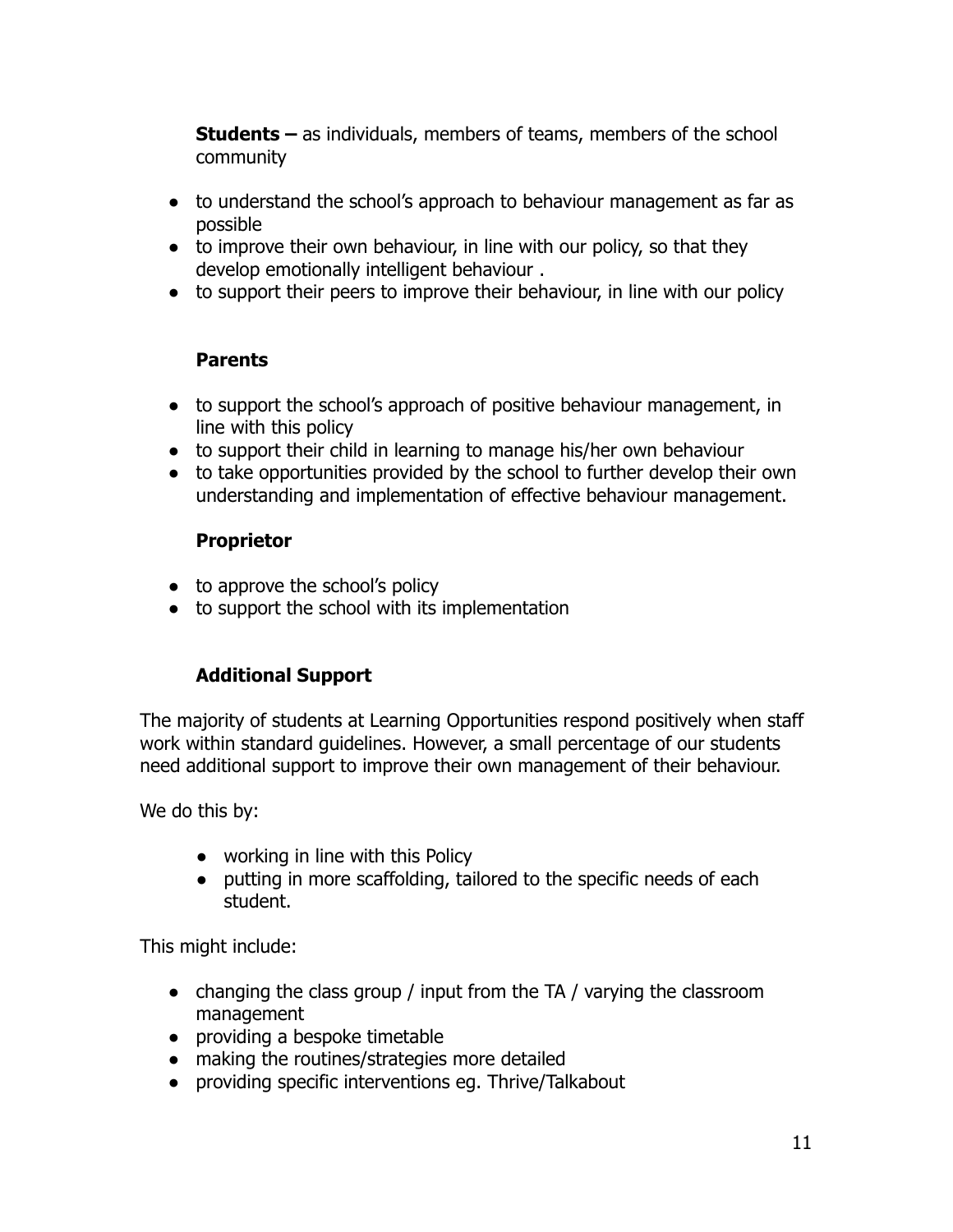- drawing up an Individual Behaviour Plan/Risk Assessment (RA) detailing action to be taken when identified behaviour occurs. This is shared with the student, parent and other staff (for consistency).
- drawing on additional resources from beyond the school e.g. CAMHS
- For advice with particular students, speak to SLT in the first instance

**BULLYING –** refer to anti-bullying policy for further information

- we do not tolerate bullying
- bullying should **never** be ignored
- parents should be informed if bullying has occurred
- every instance needs to be addressed, in line with this policy, with each student involved taking responsibility for his/her actions, apologising and agreeing to stop/change the behaviour causing concern.

This agreement needs to be monitored by the class teacher / TA to ensure that the bullying has ceased. If problems persist, they should be referred to a member of the SLT

• incidents are reported to the headteacher

## **RACIST LANGUAGE/INCIDENTS**

- Although very rare, they are not acceptable at Learning Opportunities.
- They MUST be recorded
- Sexist, homophobic, disability abuse is not acceptable and should be dealt with in line with this policy

## **WORRYING/UNUSUAL BEHAVIOUR: Child Protection**

Staff must immediately report any worrying/unusual behaviour to our Designated Safeguarding Lead. Such behaviour may warrant involvement of parents, Social Services or other professionals.

**Physical Intervention** – refer to Physical Intervention policy

- should rarely be used, and only after all other interventions have been exhausted
- should **only** be used if the student is putting himself or others in danger and where failure to intervene would constitute neglect or result in a greater risk of harm
- if used, it must be recorded in the school's Physical Intervention Bound Book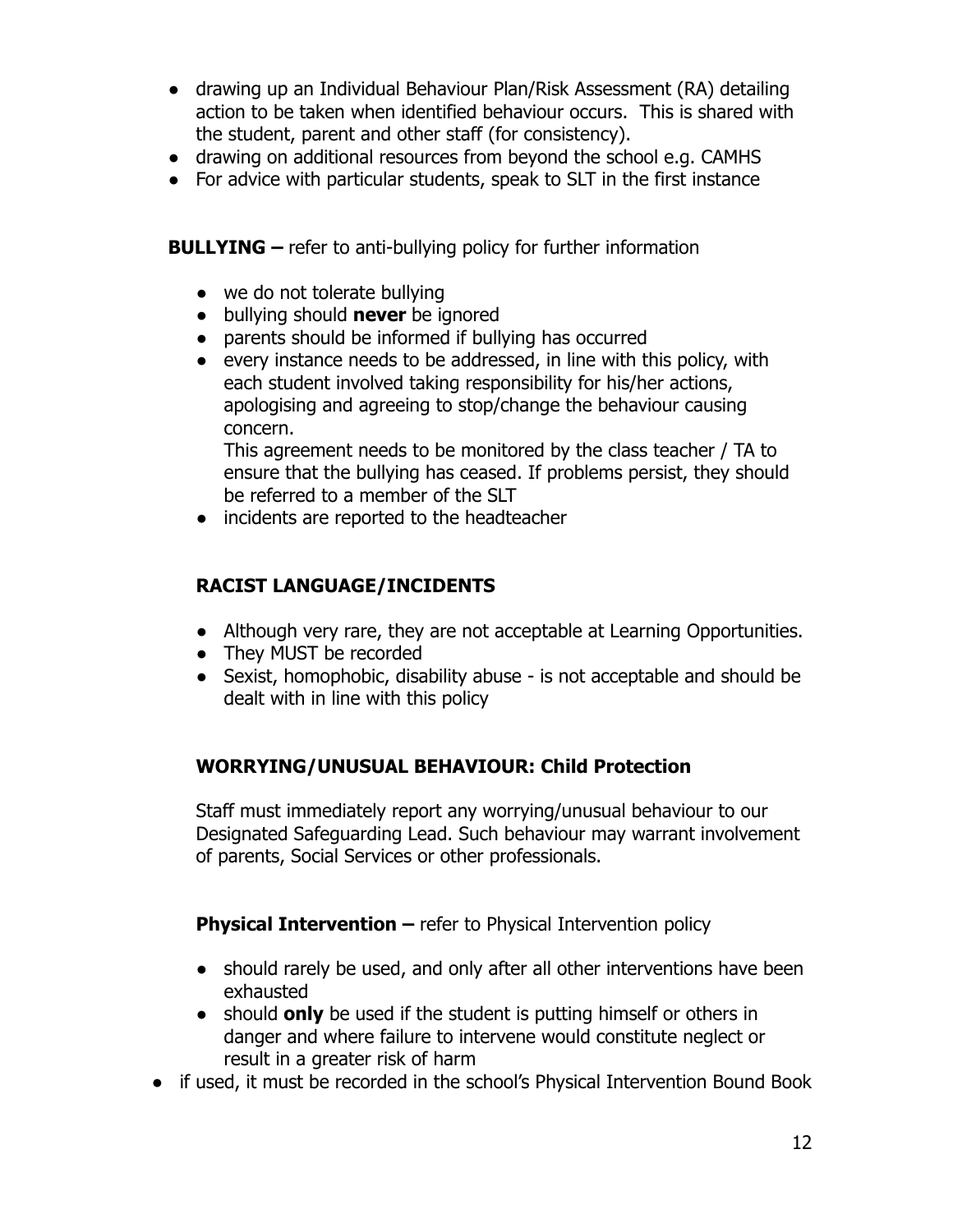- a Risk Assessment and PHP will need to be carried out **–** this might apply when an individual student/child needs physical interventions as a part of an on-going behavior management plan.
- if used, parent/carers need to be contacted before the child arrives home

**RESTRICTING LIBERTIES** – at Learning Opportunities students may **never** be

- locked up
- left alone / unattended
- deprived of food / drink
- denied access to a toilet

## **THE 'TELLING' SCHOOL**

A Learning Opportunities we encourage students to

• tell a member of staff, if they see/know that someone is doing the wrong thing. We explain that this is how we look after each other – that it's a good thing to do. Any child/staff member who witnesses inappropriate behaviour, and says /does nothing is an accessory to that behaviour, is colluding with the wrong doing and giving permission to the perpetrator to do it. We do not tolerate the concept of "grassing is a bad thing"- instead, we encourage and applaud it.

**CORPORAL PUNISHMENT** – is illegal and is never used at Learning **Opportunities** 

**TOUCHING** – may be used **appropriately** e.g. a pat on shoulder in a public place. Refer to our Safe and Appropriate Touch Policy.

## **MONITORING**

- we need consistent behaviour management throughout the school, appropriately adapted to the age/ability of the student
- we will observe and feedback to staff on observed good practice and areas for development

## **CONTINUING PROFESSIONAL DEVELOPMENT (CPD)**

In order to further improve practice, staff can

• apply to go on individual courses out of school, as part of their individual Continuing Professional Development